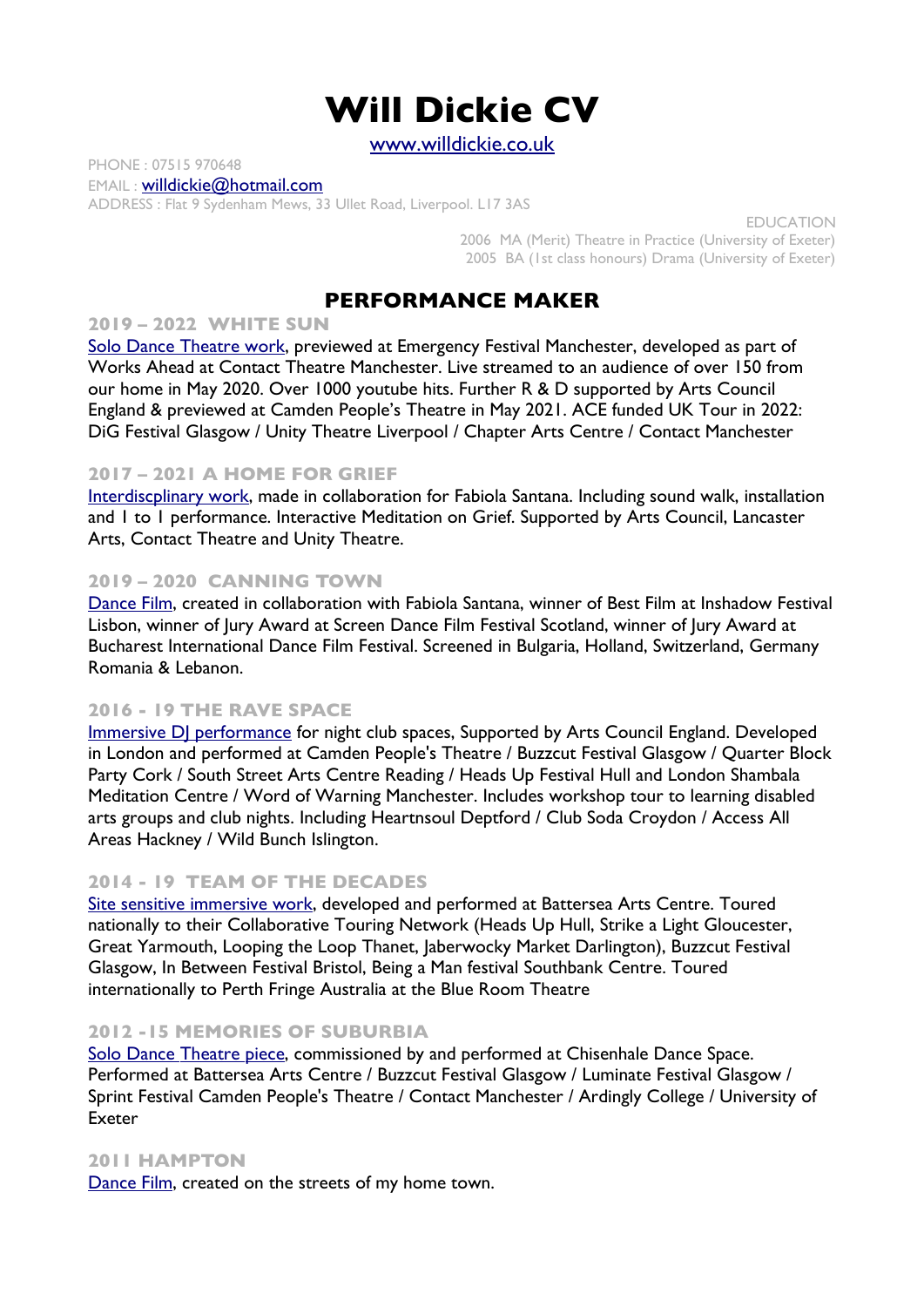# **FREELANCE COLLABORATOR / PERFORMER**

#### **2018 - 21 DEER DANCER**

[Hanna Tulikki,](https://www.hannatuulikki.org/) movement direction for film, Edinburgh Printmakers. Movement direction for live stream as part of Take Me Somewhere at Tramway, Glasgow.

#### **2018 LOST LEND EXHIBITIONS**

[Theatre Feuerblau](http://www.theaterfeuerblau.at/lost-land-expedition/), Graz Austria. Psychogeographic performance in the city.

#### **2018 – 22 SOMA**

[Lisa May Thomas](https://soma-project.co.uk/), Bloomsbury Theatre London. Wickham Theatre, University of Bristol. Kaleider Exeter. Dance & science research project.

**2017 AN EVENING WITH PRIMROSE** [Abi Conway.](https://www.abigailconway.com/) The Spire. Brighton Digital Festival.

**2017- 19 DINNER DATE** [ZU:UK](http://zu-uk.com/). Stratford East. UK tour. Colombia tour.

**2016 – THE ORIGIN OF THE WORLD**

Collaboration with [Rosana Cade.](https://rosanacadedotcom.wordpress.com/) Tempting Failure Festival, London.

**2015 - BE BRAVE AND LEAVE FOR THE UNKNOWN** [RedCape Theatre](http://www.willdickie.co.uk/Redcape.html), North East Reach Tour and National Tour

**2015 - TO HAVE DONE WITH THE JUDGEMENT OF GOD** [OzFrank Theatre,](http://www.willdickie.co.uk/OzFrank_Theatre.html) UTAS, Tasmania, Australia

### **2014 - 20 THE TOUCH DIAIRIES**

[Lisa May Thomas,](http://www.willdickie.co.uk/LMT.html) Dance film & research project. ICIA Bath.

# **2013 - PERFORMING MEN, A RETREAT**

[Peter McMaster,](https://takemesomewhere.co.uk/peter-mcmaster) participant on LADA DIY workshop.

**2013 - UNBURDEN, SAYING THE UNSAID** [Adrian Howells](https://en.wikipedia.org/wiki/Adrian_Howells), Battersea Arts Centre.

**2013 - MIDSUMMER NIGHTS DREAM, A DECONSTRUCTION** [Speilraum Ensemble,](http://www.willdickie.co.uk/Spielraum_Ensemble.html) Graz, Austria.

**2012 - ORPHEUS AND EURYDICE** [Speilraum Ensemble,](http://www.willdickie.co.uk/Spielraum_Ensemble.html) Graz, Austria.

**2012 HUMBLE MARKET** [ZU:UK](http://zu-uk.com/) Preston Guild Festival

#### **2006 – 2012 HOTEL MEDEA**

[ZU:UK](http://zu-uk.com/). Winner of Ed. Fringe First Award 2011. Hayward Gallery 2012, SummerHall Edinburgh/ Arcola Theatre London / Oi Futuro Brazil

#### **2009 – 2010 (IN)SCAPE**

Mantroi (Jo Shapland), Chapter Arts Center (Cardiff) Oreil Mostyn (Llandudno).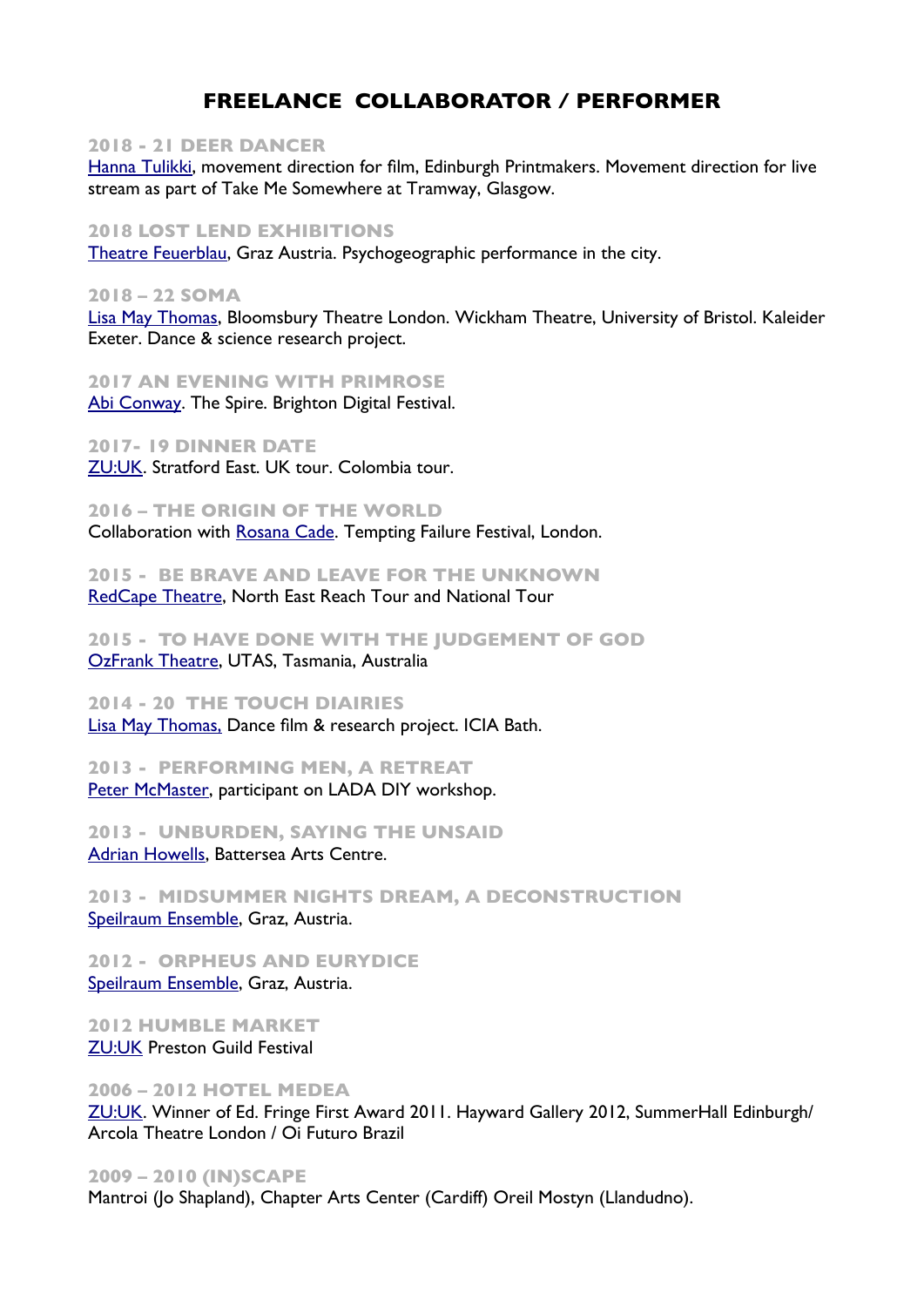### **2010 OEDIPUS REX & 2009 TALE OF MACBETH**  [OzFrank Theatre](http://www.willdickie.co.uk/OzFrank_Theatre.html) Aarau, Switzerland, Hoxton Hall, (London.)

#### **2010 - I.S.**

Butoh work with Mamu Dance Theatre (directed by [Tadashi Endo\)](http://www.butoh-ma.de/), South Germany Tour

#### **2009 BECKETT BUTOH PROJECT**

Butoh work with Katsura Kan, Franco – Japanese Cultural Association of Tenri

#### **2008 - KI MI RA**

Butoh work with Mamu Dance Theatre (directed by [Tadashi Endo\)](http://www.butoh-ma.de/) Gottingen, Germany.

### **2006 – 8 FRAN BARBE DANCE THEATRE**

Company member.

# **FACILITATOR / TEACHER**

#### **2020 – THE LONELY WHALE**

Facilitated & Directed 8 Masters students at the University of DeMontford. Creating an interactive, sound art work for the telephone. Including 36 one to one performances and live performance for 60 audience.

#### **2020 – THE BODY, THE CAMERA, THE SELF**

Co – created and lead 12 week module for Drama undergraduates at Northampton University working with physical scores, autobiography and performance for camera.

#### **2019 BEFORE HISTORY, WE DANCED**

Directing 19 students on the Performance Practices Masters programme at De Montford University. 2 month choreographic group process, Devised and directed by myself, culminating in [public performances.](http://www.willdickie.co.uk/b4_history.html)

#### **2019 ARTIST EXCHANGE LONDON AND GLASGOW**

1 week residency with artists from The Work Room Glasgow and Chisenhale Dance Space exchanging current research and practices.

#### **2019 - 2020 VISITING LECTURER - WAAPA (PERTH AUSTRALIA)**

Teaching performer training to all 3 years of the Bachelor in Performing Arts, Aboriginal Theatre Group and the 1st year dance students. Gave lecturer presentation on my practice.

#### **2019 - 2020 PERFORMER TRAINING VISITING LECTURER**

VIsiting Lecturer at Sheffield Hallam University teaching 6 week module in Butoh Dance and Performer Training.

#### **2017 BEFORE HISTORY, WE DANCED**

Directing 11 students on the Contemporary Performance Practice programme at the Royal Conservatoire of Scotland, alongside 10 non-professional participants aged between 19 and 70. A 3 month group process on choreography in social contexts. Devised and directed by myself, culminating in [2 performances to public audiences o](http://www.willdickie.co.uk/Before_History_we_Danced.html)f 100+

#### **AUTUMN 2015 - THE LIFE SEASON**

Co produced with [Heartnsoul](http://www.heartnsoul.co.uk/), The Albany, Deptford. Curating and leading 18 workshops across 6 weeks with 13 artists, engaging participants in autobiographical practices across art forms.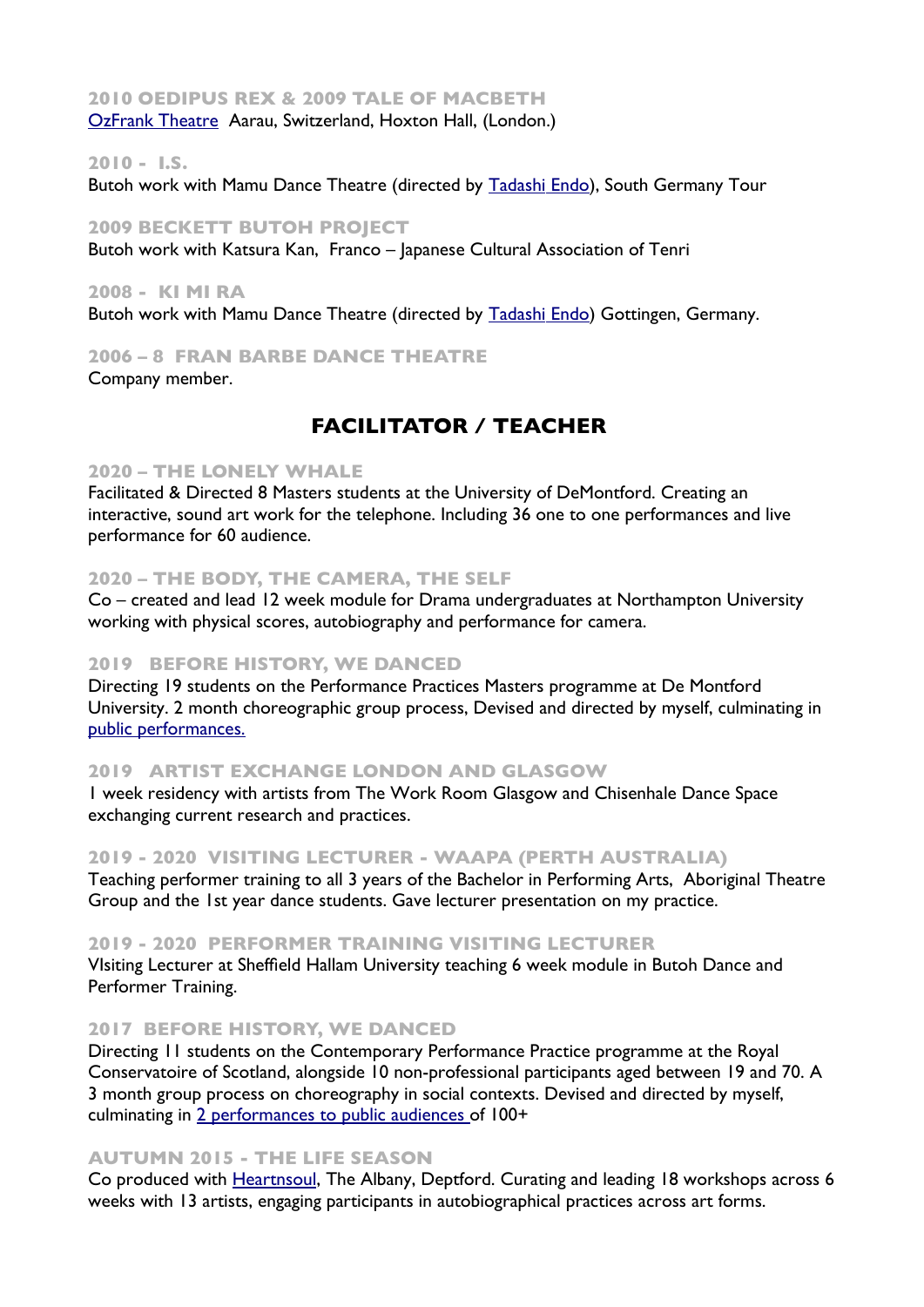Culminating in the creation of [Meeting Points.](http://www.willdickie.co.uk/Meeting_Points.html) Participatory performance for disabled and non disabled participants at the Beautiful Octopus Club, Southbank Centre in 2015 & 2016.

### **WORKSHOP LEADER**

I have devised and facilitate workshops in my own practice to students, artists and non professionals since 2006. Including: Hope University (MA Creative Process 2022) University of Northampton (NSP/Suzuki 2 week intensive 2022) University of Queen Marys (Raving and Choreography 2018) Technique Exchange Dance Classes Chisenhale Dance Space (2017), University of Exeter teaching undergraduates and Masters students (Theatre in Practice 2014 - 20), University of Bedfordshire (Text and Physical Imagery 2017), HeartnSoul Allsorts workshops (Move like sound, Freestyle Movement, Djing 2012 – 17) University of the Arts London (Photography, Art and Architecture) 2008 - 2018, Royal Conservatoire of Scotland (Text and Performance 2016) University of East London (Introduction to Suzuki Training 2011 – 2012, Physical Imagery and Immersive Theatre 2017) and Ardingly College (Theatre Practitioner in Residence 2015 - 16). Between 2012 and 2014 I worked for The Orange Tree Theatre Richmond, teaching and performing Shakespeare to school groups across Greater London.

# **DRAMATURGY**

I work as an outside eye / director for artists in their performance practices, including FK Alexander (Arts Admin Bursary), Rosana Cade (Sista). Fabiola Santana (LADA DIY – Mothers, Grandmothers & their (Post) colonial children.)

# **PERFORMER TRAINING**

I have an ongoing commitment to training and development, which began by studying Phillip [Zarrilli'](https://phillipzarrilli.com/)s psychophysical approach to performance in 2004. This lead to training regularly with traditional martial arts masters in Kerala, South India. I practice the Suzuki Actor Training Method, as taught by [OzFrank Theatre](http://www.ozfrank.com/), Brisbane since 2006, performing with the company in London, Switzerland and in Australia. I have studied with several Japanese Butoh choreographers across Europe, (Katsura Kan, Atsushi Takenouchi, Yumiko Yoshioka, Yumino Seki) most notably touring with [Tadashi Endo](http://www.tadashi-endo.de/) in South Germany. I am 2 years into my training to be a certified Feldenkrais practitioner. These practices form the bedrock of my creative approach as performer, maker and facilitator.

# **PUBLICATIONS**

[Training To Be Me](https://www.tandfonline.com/doi/abs/10.1080/19443927.2020.1752054) – Theatre Dance and Performer Training 2020, Vol 11, No. 2, 206 - 213

# **GRANTS AND FUNDING**

WHITE SUN - 2022 – UK Tour £13000 2020/21 – Research Development and Tour. Supported by Arts Council and Touring Partners £13000

WORKS AHFAD -  $f2000$ 2020 – Commission from hAb/Contact theatre Manchester to make new performance work.

## LISA ULLMAN TRAVEL SCHOLARSHIP - £915

2019 – Flight costs to Australia to teach at Western Australia Academy for Performing Arts and attendance at Beyond the Stomp Symposium, Wagga Wagga.